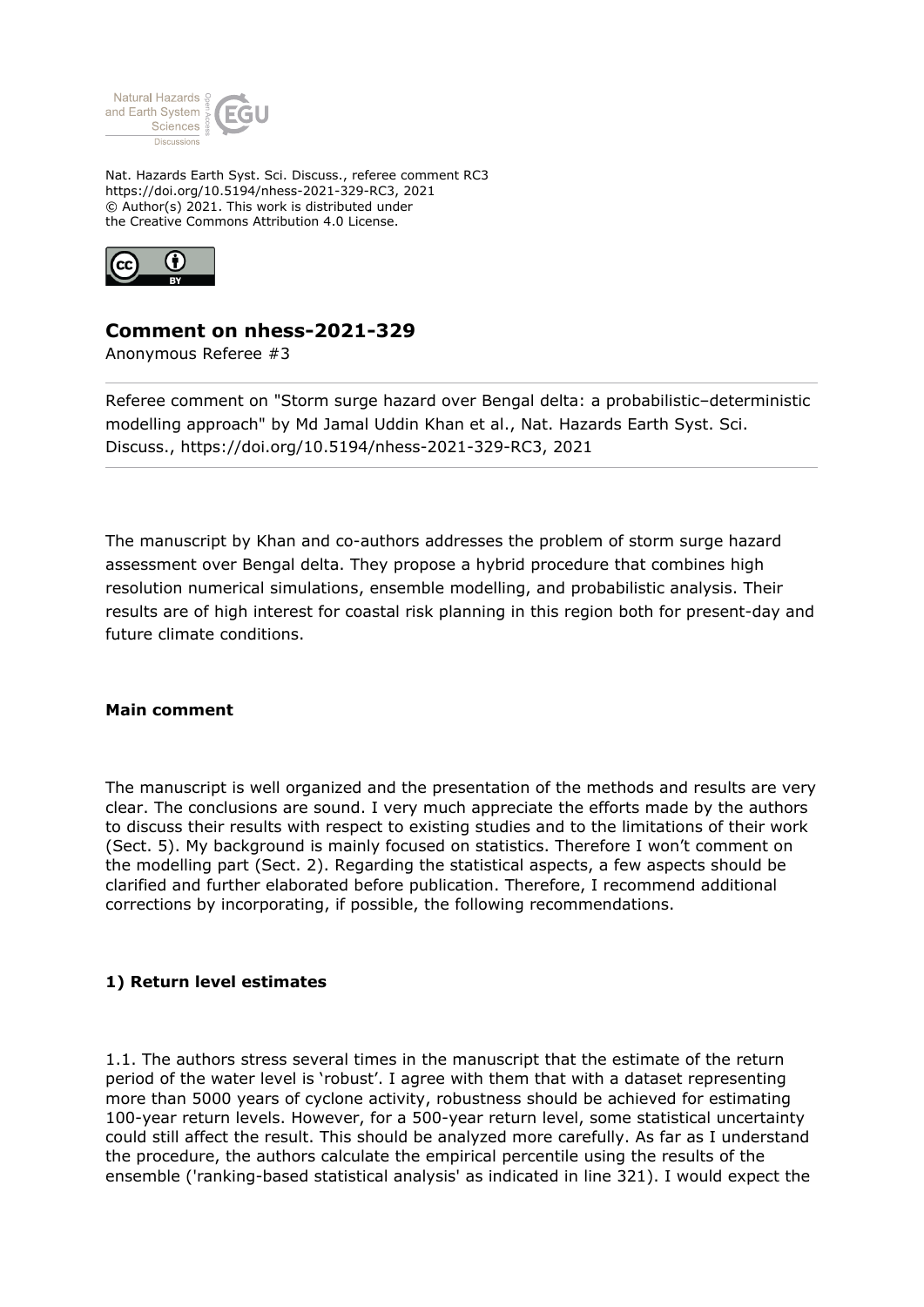authors to calculate some confidence intervals, for example using bootstrap approaches; in particular, the results in Figure 8 should be further discussed in relation to this additional uncertainty estimate. An additional interest is to support the discussion in Sect. 5.3, in particular for the comparison with the study of Leijnse et al. who provides such uncertainty estimates.

1.2. A second aspect is the comparison of return levels to observed surge levels during cyclones. Could the authors consider the relevancy of using the surgedat dataset to this aim? http://surge.climate.lsu.edu/data.html

## **2) Population exposure**

I appreciate the efforts made by the authors to discuss the limitations of their approach. In addition to the limitations raised in Sect. 5.6, could the authors also consider / discuss the use of alternatives population dataset. For instance, the Global Human Settlement Layer - Population Grid r2019a has a spatial resolution of 9 arc sec, and the WorldPop Global High Resolution Population Denominators has a spatial resolution of 3 arc sec. See references below.

*Florczyk, A. J., Corbane, C., Ehrlich, D., Freire, S., Kemper, T., Maffenini, L., Melchiorri, M., Pesaresi, M., Politis, 1715 P., Schiavina, M., and others: GHSL data package 2019, 29788, 290498, 2019*

*Lloyd, C. T., Chamberlain, H., Kerr, D., Yetman, G., Pistolesi, L., Stevens, F. R., Gaughan, A. E., Nieves, J. J., Hornby, G., MacManus, K., Sinha, P., Bondarenko, M., Sorichetta, A., and Tatem, A. J.: Global spatio-temporally harmonised datasets for producing highresolution gridded population distribution datasets, Big Earth Data, 3, 108– 1780 139, https://doi.org/10.1080/20964471.2019.1625151, 2019.*

### **3) Use of JTWC dataset**

3.1. As far as I understand the use of JTWC dataset for Fig. 4 is not a validation per se but the objective is to show the consistency of the ensemble results. However we note some discrepancies in Fig. 4(b) and (c) that deserve some additional comments or clarifications. In particular, the frequency for April drastically differs between JTWC and the ensemble approach. Adding some errorbars to these histograms may here also help nuancing these differences.

3.2. Is JTWC dataset used to estimate the average annual frequency of 0.70314 (indicated in line 285)? If so, please specify.